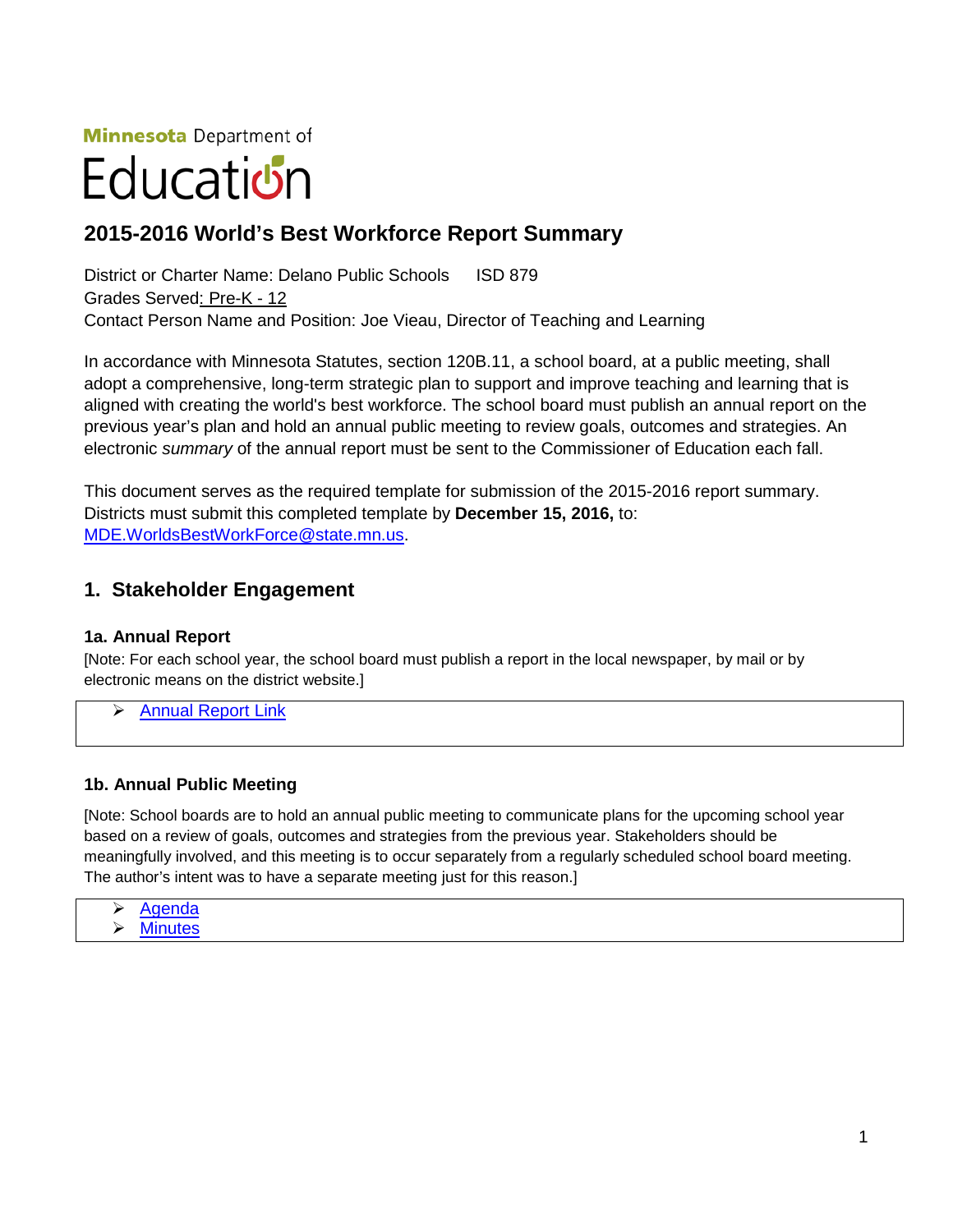#### **1c. District Advisory Committee**

[Note: The district advisory committee must reflect the diversity of the district and its school sites. It must include teachers, parents, support staff, students, and other community residents. Parents and other community residents are to comprise at least two-thirds of advisory committee members, when possible. The district advisory committee makes recommendations to the school board.]

**District Advisory Committee (DAC) Membership 2015-16** Matt Schoen, Superintendent Joe Vieau, Curriculum Director Darren Schuler, Elementary Principal Barry Voight, Middle School Principal Steve Heil, High School Principal Steve Schauberger, Middle School Assistant Principal Mark Larson, School Board Representative Bill Weis, Community Member Nina Nieman, Parent Jon Ness, Parent Lisa Dalberg, Parent Laura Weber, Parent Jolene Soderberg, Parent Brian Seveigny, Parent Gary Hellmeich, Parent Ray Cordes, Teacher Jeff Olson, Teacher Marcie Ludwig, Teacher John Fitzer, Teacher

The DAC met four times last year on the dates of Sept. 24, Nov. 12, Feb. 4 and Apr. 14.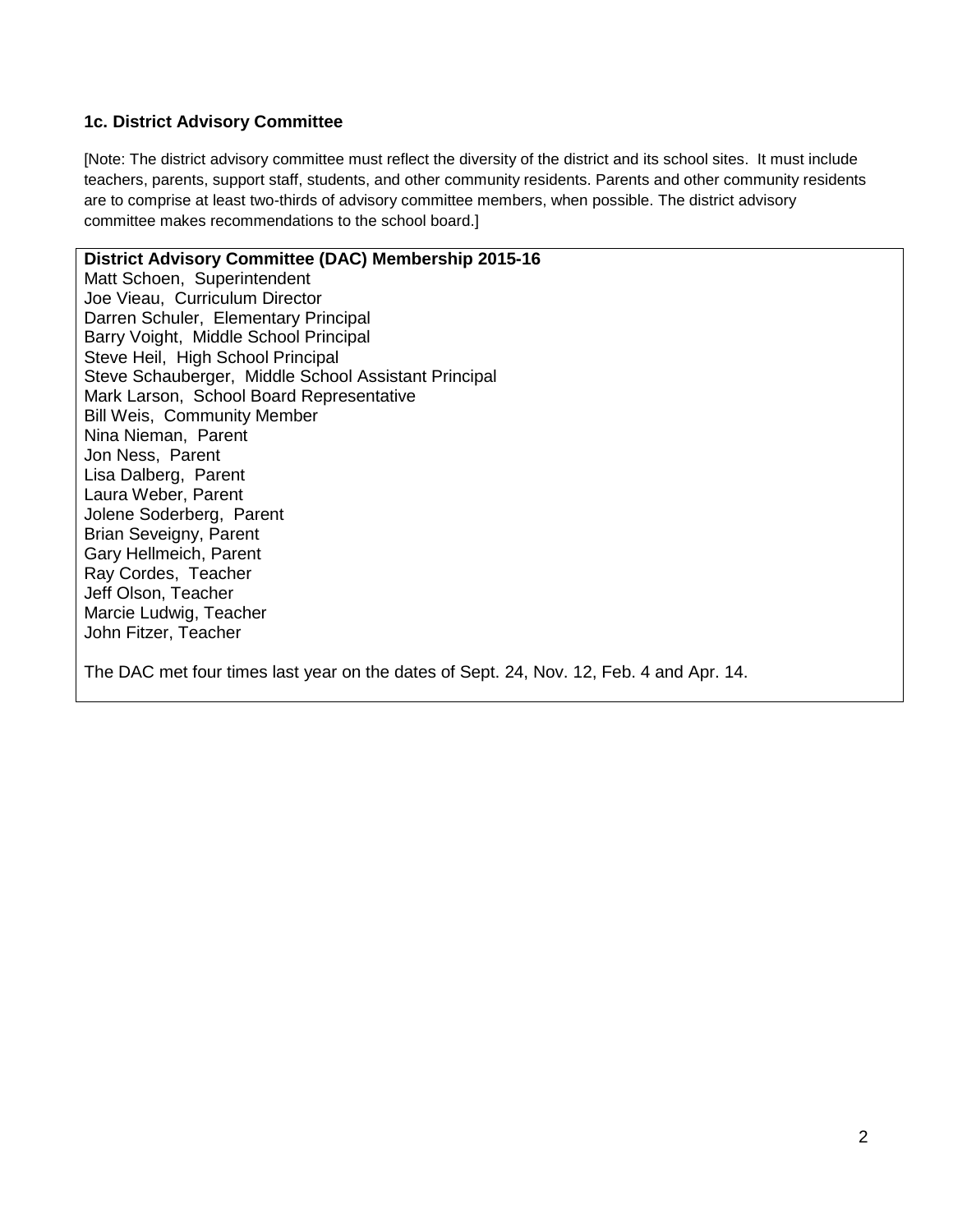## **2. Goals and Results**

[Note: SMART goals are: specific and strategic, measurable, attainable (yet rigorous), results-based and timebased. Goals should be linked to needs and written in SMART-goal format. Results should tie directly back to the established goal so it is clear whether the goal was met. Districts may choose to use the data profiles provided by MDE in reporting goals and results or other locally-determined measures. Be sure to check the box with the most appropriate goal status.]

## **2a. All Students Ready for Kindergarten**

| Goal                                          | <b>Result</b>                      | <b>Goal Status</b>       |
|-----------------------------------------------|------------------------------------|--------------------------|
| All preschool children attending Delano       | 16.6% of students who participated | Check one of the         |
| <b>Community Education preschool programs</b> | in our Tiger Kids Club and Pre-    | following:               |
| will be ready for Kindergarten.               | <b>Tiger Kids Club programs</b>    | $\Box$ Goal Met          |
|                                               | required remedial services         | $\boxtimes$ Goal Not Met |
|                                               |                                    | Goal in Progress         |
|                                               |                                    | (only for multi-year     |
|                                               |                                    | goals)                   |
|                                               |                                    | District/charter         |
|                                               |                                    | does not enroll          |
|                                               |                                    | students in              |
|                                               |                                    | Kindergarten             |

## **2b. All Students in Third Grade Achieving Grade-Level Literacy**

| Goal                                       | <b>Result</b>        | <b>Goal Status</b>       |
|--------------------------------------------|----------------------|--------------------------|
| The Elementary School will increase the    | <b>Result: 79.9%</b> | Check one of the         |
| percentage of third grade students earning |                      | following:               |
| a proficient score on the MCA Reading      |                      | $\bigcap$ Goal Met       |
| Assessment from 79.6% in 2015 to 81.6%     |                      | $\boxtimes$ Goal Not Met |
| in 2016.                                   |                      | Goal in Progress         |
|                                            |                      | (only for multi-year     |
|                                            |                      | goals)                   |
|                                            |                      | District/charter         |
|                                            |                      | does not enroll          |
|                                            |                      | students in grade 3      |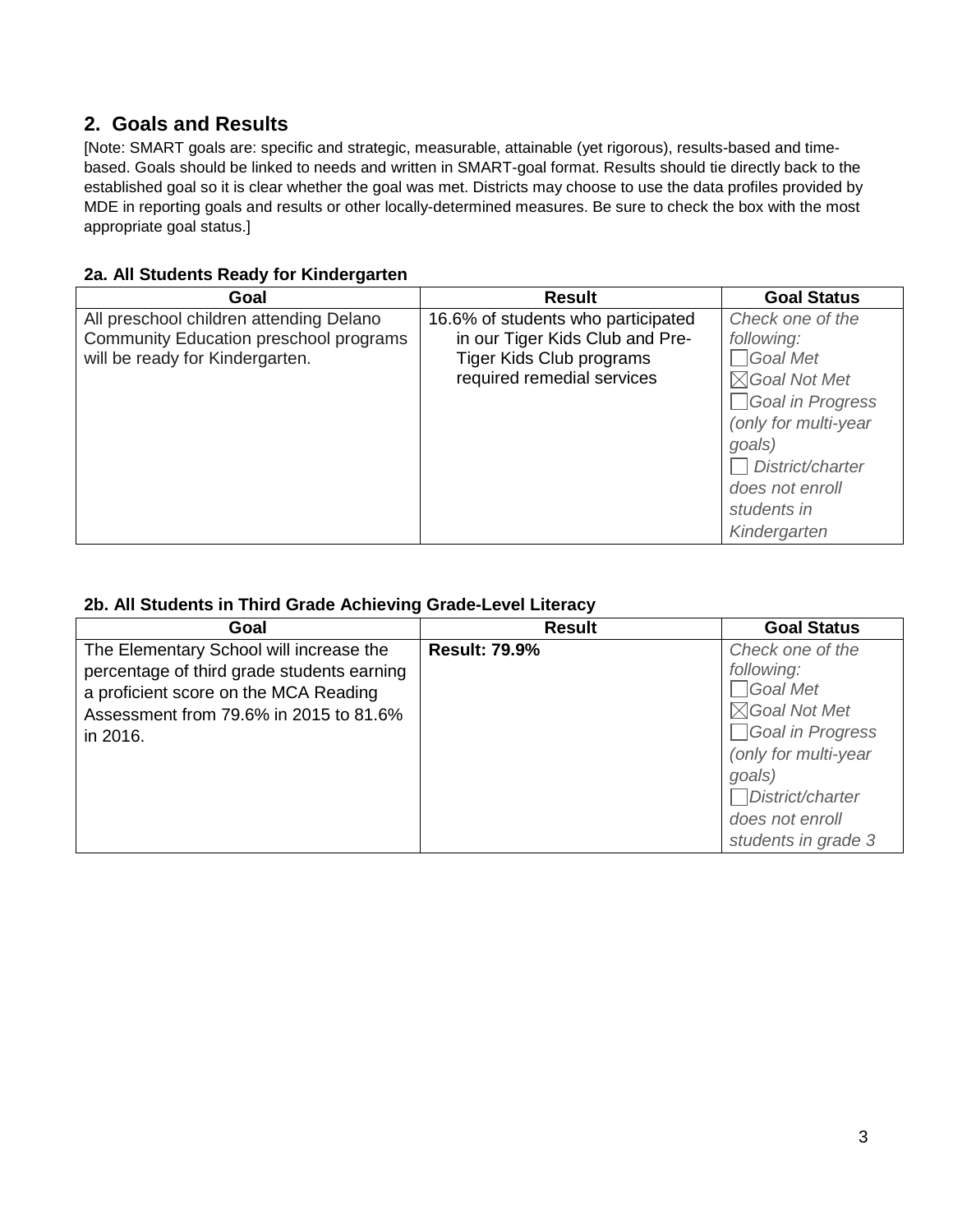# **2c. Close the Achievement Gap(s) Among All Groups**

| Goal                                                                                                                                                                                                                                                                                                 | <b>Result</b>                                                        | <b>Goal Status</b>                                                                                                                                                              |
|------------------------------------------------------------------------------------------------------------------------------------------------------------------------------------------------------------------------------------------------------------------------------------------------------|----------------------------------------------------------------------|---------------------------------------------------------------------------------------------------------------------------------------------------------------------------------|
| <b>Elementary School</b><br>1)<br>The Elementary School will reduce the<br>Achievement Gap by decreasing the                                                                                                                                                                                         | <b>Elementary School</b><br>1. Result: -0.099;<br>Not Met            | Check one of the<br>following:<br>Goal Met<br>$\boxtimes$ Goal Not Met                                                                                                          |
| Achievement Gap Reduction Math score<br>from -0.1001 in 2015 to -0.02 in 2016.                                                                                                                                                                                                                       | 2. Result: 0.0974; Not                                               | $\Box$ Goal in Progress<br>(only for multi-year<br>goals)                                                                                                                       |
| The Elementary School will reduce the<br>2)<br>Achievement Gap by decreasing the<br><b>Achievement Gap Reduction Reading</b><br>score from 0.4574 in 2015 to 0.0000 in<br>2016.                                                                                                                      | <b>Met</b>                                                           | Check one of the<br>following:<br>Goal Met<br>$\boxtimes$ Goal Not Met                                                                                                          |
| <b>Middle School</b><br>The percentage of FRP students in grades<br>1)<br>5-8 at Delano Middle School who earn an<br>achievement level of Meets the Standards<br>or Exceeds the Standards on the Reading<br>MCA will increase from 60.3% in the<br>spring of 2015 to 64.3% in the spring of<br>2016. | <b>Middle School</b><br>1) Result: 73.2%; Met                        | $\Box$ Goal in Progress<br>(only for multi-year<br>goals)<br>Check one of the<br>following:<br>$\boxtimes$ Goal Met<br>Goal Not Met<br>Goal in Progress<br>(only for multi-year |
| 2)<br>The percentage of SPED students in<br>grades 5-8 at Delano Middle School who<br>earn an achievement level of Meets the<br>Standards or Exceeds the Standards on<br>the Reading MCA will increase from 42.9%<br>in the spring of 2015 to 49% in the spring of<br>2016.                          | 2) Result:52.8%; Met<br><b>High School</b><br>1) Result: 0.0114; Met | goals)<br>Check one of the<br>following:<br>$\boxtimes$ Goal Met<br>Goal Not Met<br>Goal in Progress<br>(only for multi-year                                                    |
| <b>High School</b><br>The achievement gap will be reduced by<br>1)<br>decreasing the Achievement Gap<br>Reduction combined score of mathematics<br>and reading from .0627 in 2015 to .0227 in<br>2016.                                                                                               |                                                                      | goals)<br>Check one of the<br>following:<br>$\boxtimes$ Goal Met<br>Goal Not Met<br>Goal in Progress<br>(only for multi-year<br>goals)                                          |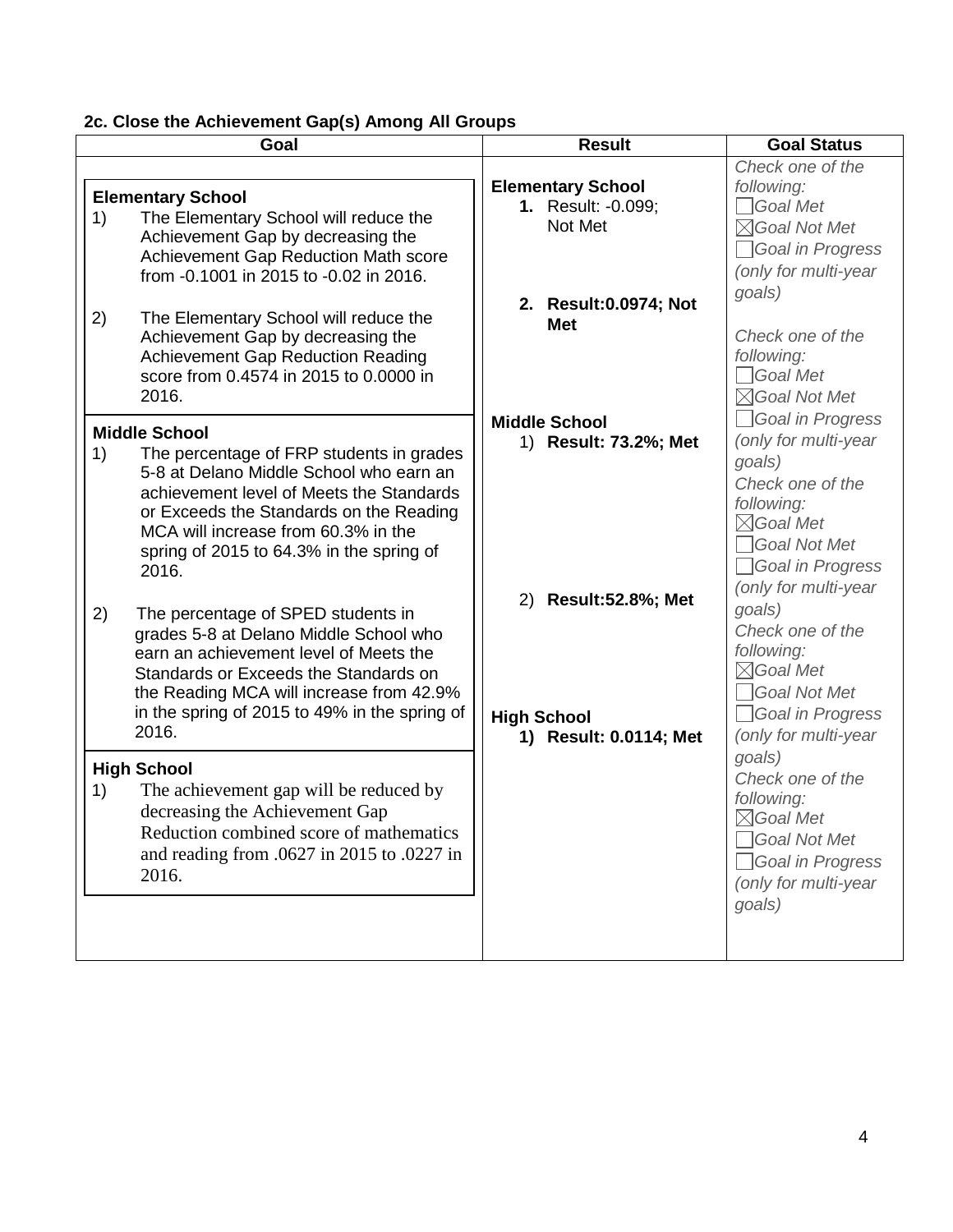## **2d. All Students Career- and College-Ready by Graduation**

| Goal                                                                                                                                                                                                                                                                                            | <b>Result</b>                  | <b>Goal Status</b>                                                                                                           |
|-------------------------------------------------------------------------------------------------------------------------------------------------------------------------------------------------------------------------------------------------------------------------------------------------|--------------------------------|------------------------------------------------------------------------------------------------------------------------------|
| <b>Middle School</b><br>The percentage of all students in<br>grades 5-8 at Delano Middle School who<br>earn an achievement level of Meets the<br>Standards or Exceeds the Standards on<br>the Reading MCA will increase from 74.6%<br>from the spring of 2015 to the spring of<br>2016 to 75.1% | Results: 79.8%; Goal MET       | Check one of the<br>following:<br>$\boxtimes$ Goal Met<br>Goal Not Met<br>Goal in Progress<br>(only for multi-year<br>goals) |
| <b>High School</b><br>100% of Delano High School<br>students who attend classes on Delano<br>Public School's Campus will participate in<br>a Career Interest Inventory                                                                                                                          | <b>Results: 100%; Goal MET</b> | Check one of the<br>following:<br>$\boxtimes$ Goal Met<br>Goal Not Met<br>Goal in Progress<br>(only for multi-year<br>goals) |

## **2e. All Students Graduate**

| Goal                                                                                                                              | <b>Result</b>                                                                                                                                                                                                             | <b>Goal Status</b>                                                                                                                                                         |
|-----------------------------------------------------------------------------------------------------------------------------------|---------------------------------------------------------------------------------------------------------------------------------------------------------------------------------------------------------------------------|----------------------------------------------------------------------------------------------------------------------------------------------------------------------------|
| <b>High School</b><br>100% of Delano High School seniors<br>who attend classes on Delano Public<br>School's Campus will graduate. | Result: 100% 157/157<br>(There was 1 student who was<br>already in the $18 + DCD$ program and<br>1 student dropped out but that person<br>did not begin the school year on<br>campus. Therefore, 157 of 157<br>graduated) | Check one of the<br>following:<br>$\boxtimes$ Goal Met<br>$\Box$ Goal Not Met<br>Goal in Progress<br>(only for multi-year<br>goals)<br>District/charter<br>does not enroll |
|                                                                                                                                   |                                                                                                                                                                                                                           | students in grade 12                                                                                                                                                       |

## **3. Identified Needs Based on Data**

[Note: Data that was reviewed to determine needs may include state-level accountability tests, such as Minnesota Comprehensive Assessments (MCAs) and/or local-level data, such as local assessments, attendance, graduation, mobility, remedial course-taking rates, child poverty, etc.]

Delano Public Schools determined through is 5-year Strategic Improvement Plan that we need a vertically and horizontally aligned curriculum. To that end, we have implemented Professional Development time to complete curriculum maps across the district. At the beginning of the 2015-16 school year we had nearly 100 maps to complete. Therefore, staff utilized contract time to work toward completion. Delano Public Schools also engages in a rigorous analysis of data collected from the MCA's and FAST testing system. A very detailed summary of our growth, proficiency, achievement gap reduction, graduation benchmarks are more specifically examined. Progress toward benchmark achievement is monitored with the use of FAST information. Appropriate interventions are implemented as necessary. Additionally, building and district goals are established based on the analysis of the results from the previous year.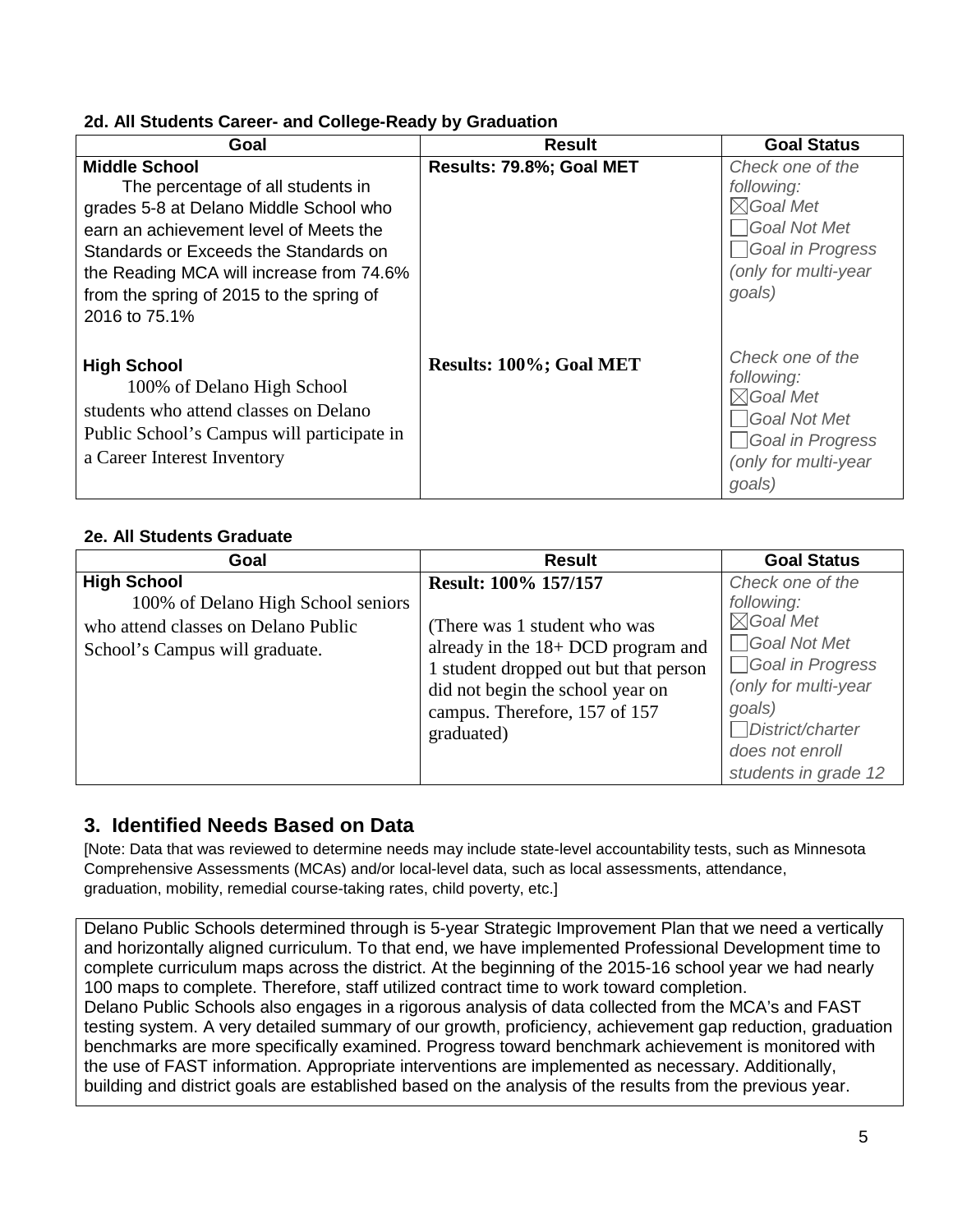## **4. Systems, Strategies and Support Category**

## **4a. Students**

The district utilizes a couple of different devices to monitor student progress. In grade K-6 the Formative Assessment for Students and Teachers (FAST) is used. Fountas and Pinnell Leveled Literacy Intervention is also used in the primary grades as another metric for progress monitoring. The data, along with other data points, are collected and utilized in our Student Success Teams to determine the optimal intervention as necessary. At the upper grade levels, analysis of the MCA's continues as well as AP, ACT and PSAT. MCA analysis includes examining student proficiency rates, growth scores, achievement gap analysis, and examination of the benchmark reports. This creates a very clear picture of our students' progress toward meeting our state and local standards. Further information is gleaned from the MCA by analyzing our Special Education and Free Public Lunch populations. These two categories are the only two with cell sizes large enough for reporting results at Delano Public Schools.

## **4b. Teachers and Principals**

A review cycle for curricular programs assures that instructional practices are aligned with rigorous, internationally benchmarked student outcomes as highlighted on their curriculum map. Specific curriculum and program review areas in the 2015-16 school year included FACS, World Language, K-12 Art and Business Education. These areas were presented to our District Advisory Committee (DAC) for review and recommendations for approval.

The 2015-16 school year reviewed the instructional effectiveness by analyzing student growth from two data points (MCA growth data and FAST progress monitoring). Summary data are scrutinized by the principals from each of our three buildings to determine instructional effectiveness.

A robust system of teacher evaluation (a combination of the Danielson and Marshall models) and principal evaluation (leadership competency model), aligned with research based effective practices, exist for teachers and principals. Qualitative measures of teacher and principal effectiveness, observational data, and measures of student achievement are all considered in the teacher and principal evaluation processes. Delano Public Schools is a Q-Comp district. Tenured teachers are formally evaluated every three years with mini-observations performed during the off years. Non-tenured staff are evaluated annually with several mini-observations and two formal observations. Principals are evaluated annually by the Superintendent.

#### **4c. District**

Delano Public Schools is committed to a continuous improvement process that emphasis the four areas of Technology, Professional Development, Curriculum, and Facilities in our strategic improvement plan. The 2015-16 school year was the third year of this five-year strategic plan which stresses training staff and allowing staff time to examine their curriculum. Specified times were allocated by our Professional Development Committee dedicating 4 different dates for curricular areas to collaborate on mapping curriculum and/or curriculum alignment. Additional collaboration time was also provided through teacher Qcomp groups. Technology training in the area of Google Education was also provided on three of the four Staff Development dates which culminated in a Technology Demo-Slam during our March Professional Development day. According to our survey results, staff requested more time to begin implementing the technology ideas discovered during the Demo-Slam. This will be implemented for the 2016-17 school year.